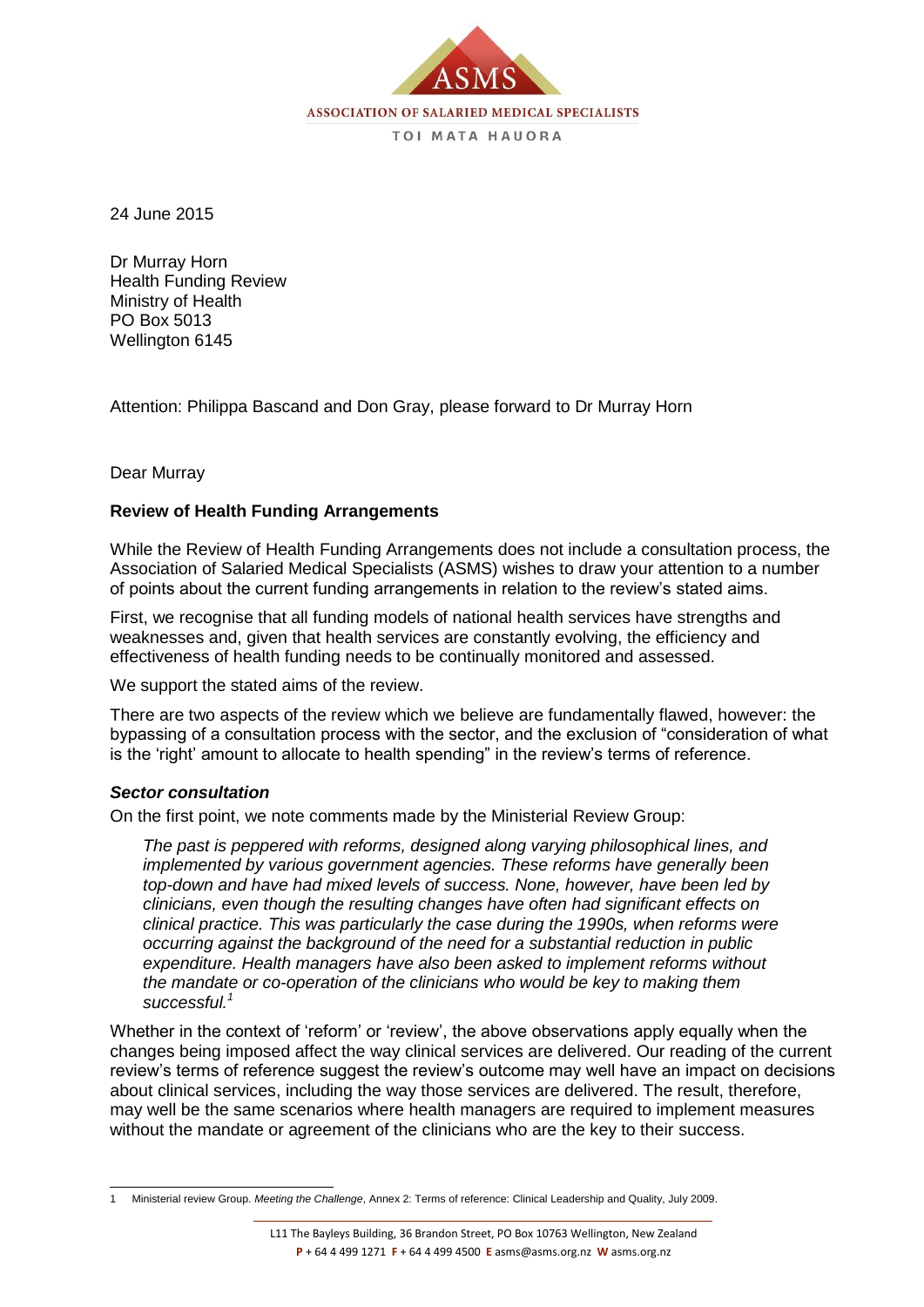We note, for example, the suggestion that funding arrangements may include measures to "incentivise improved health outcomes", etc. If this is an allusion to some form of payment for performance, it is important to recognise that the literature on payment for performance, in its various guises, raises more questions than answers and that such approaches can carry significant clinical and financial risks. Financial incentives have also been shown to be highly divisive.<sup>2</sup>

Public hospital clinicians are already highly incentivised to do the best for their patients and any moves to impose more incentives or programmes involving targets could be counter-productive. To take full advantage of the skills, expertise and dedication of our public hospital clinicians, the best things to do would be to (a) enable clinicians to lead the services they provide, and (b) provide adequate resources to do it – which brings us to our second point.

# *Health expenditure*

The quantum of health spending is inextricably linked to the quality of health spending. We are not aware of any health funding arrangements that work effectively irrespective of the amount of funding allocated. Our members could provide numerous examples of lost opportunities to provide more cost-effective and better quality service, through clinical leadership, due to inadequacy of resources.

There is now a strong body of evidence showing comprehensive clinical leadership can achieve what New Zealand's successive attempts at health reform have failed to achieve: significant improvements to the effectiveness and efficiency of our public hospitals across the whole spectrum of services (not just the selected few targeted by Government) while managing the increasing costs of health care.

Indeed, given the health indicators for the coming decade, our health system's ability to meet the growing demands placed on it may well rest on the extent to which comprehensive clinical leadership is established in practice.

Successful clinical governance, as envisaged by the Government's *In Good Hands* policy statement and by the *Time for Quality* agreement between the ASMS and the country's district health boards (DHBs) requires distributive leadership, embedded at every level of the system. But clinical leadership requires specialists' time – which can be found only when entrenched specialist workforce shortages are addressed.

## **Sustainable funding policies**

The review's terms of reference say: "The Government … is looking for health funding arrangements that [are]… affordable short-term and sustainable longer-term."

As you know, government health expenditure has been falling as a proportion of gross domestic product (GDP) since 2009/10, so in purely fiscal terms there appears little question that government health spending is affordable in the short term. Health spending has also fallen in real terms, when cost increases and demographic changes are taken into account. However, there are many anecdotal indicators that being 'affordable' is not the same as being cost effective in terms of New Zealanders' health and wellbeing and in terms of the health of the broader economy.<sup>34</sup>

 2 ASMS 2013. *Health Dialogue: Waitemata District Health Board's 'Package of Care Elective Surgery Model: A costly experiment?* Issue 8, August 2013.

<sup>3</sup> ASMS 2014. *Health Dialogue: Reality Check: The myth of unsustainable health funding and what Treasury figures actually show*. Issue 9, August 2014. Available a[t http://www.asms.org.nz/wp-content/uploads/2014/08/Reality-Check-health-funding-paper-Final-21-August\\_162107.6.pdf](http://www.asms.org.nz/wp-content/uploads/2014/08/Reality-Check-health-funding-paper-Final-21-August_162107.6.pdf)

<sup>4</sup> NZCTU 2015. *Working Paper No.1[4 Did the 2015 Budget Provide Enough for Health?](http://union.org.nz/sites/union.org.nz/files/Did%20the%20Budget%20provide%20enough%20for%20Health%202015.pdf)* An analysis of the allocations in the health budget for 2015- 16. Available at<http://union.org.nz/sites/union.org.nz/files/Did%20the%20Budget%20provide%20enough%20for%20Health%202015.pdf>